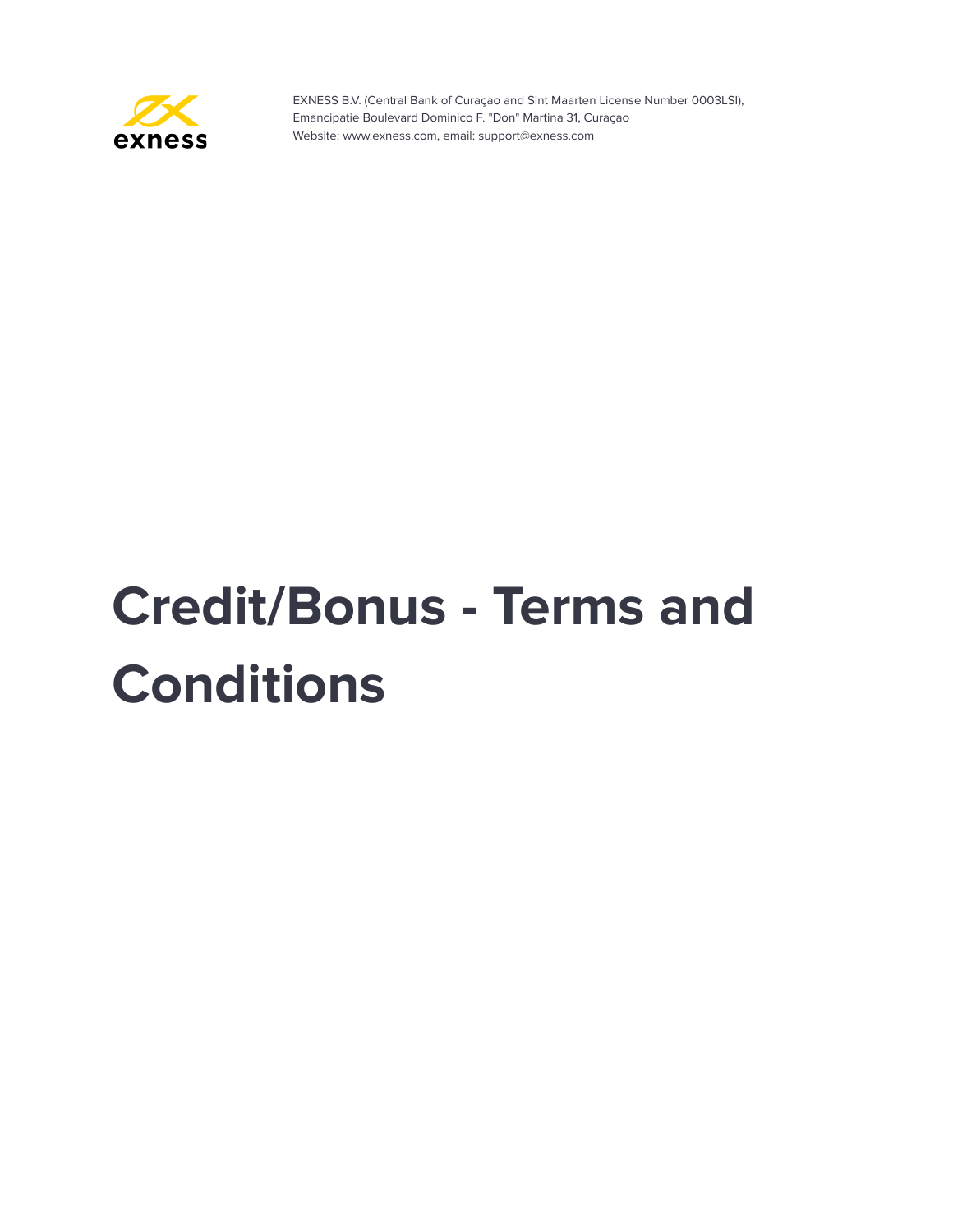

The Company reserves the right to offer various Credit Programs to its Clients from time to time. These Credit Programs may be limited to only certain jurisdictions or countries, specific account types, or based on other criteria. Thus, you should always refer back to this document, which stipulates the general terms and conditions applicable to all of the Credit Programs offered by the Company, as well as the special conditions and characteristics of certain Credit Programs. The terms Credit(s) or Bonus(es) may be used interchangeably in both the legal documentation as well as within the interfaces of the Company.

**1.** These Terms and Conditions apply to EXNESS B.V. ("the Company") and its Clients (legal entities or individuals) who have active trading accounts and have been granted a Credit (hereinafter "the Client" or "you").

**2**. Read these Terms and Conditions carefully before registering for any Credit Programs or accepting any Credit offered by the Company, and be sure that you agree with them. These Terms and Conditions may be amended in the same way as the Company's Client Agreement, found at www.exness.com.

**3.** The Company offers various types of Credit Programs from time to time. Each of them has different characteristics, criteria, and requirements that must be met in order for you to be able to get a Credit. We strongly recommend that you read the characteristics of each Credit Program and make sure you understand and agree with them. The Credit Programs are not mandatory. They are optional and you can request to disable this service anytime.

**4.** The Company reserves the right to determine the list of countries participating in Credit Programs. Thus, not all Credit Programs may be available to some countries and some countries may not have any Credit Programs available to them.

**5**. The decision whether to grant a Credit/Bonus to a Client is at the Company's sole discretion. For specific Credit Programs offered by the Company, Credit/Bonus is granted to selected clients in the form of direct deposit to the trading account.

**6.** Once a Credit/Bonus has been granted, the Client may use it for trading in accordance with the Company's Client Agreement. Once Credit/Bonus has been granted under the Cash Credit Program, the client may use it for trading or withdraw it in accordance with the Client Agreement. Profits made after trading with Credit/Bonus can be withdrawn.

**7.** The Company reserves the right to close the Client's trades if there are no funds available for withdrawal in the Trading Account (i.e. only the Credit/Bonus is left in the Trading Account).

**8.** The Company reserves the right to cancel the opening of new positions if there are no funds available for withdrawal in the Trading Account (i.e. only the Credit/Bonus is left in the Trading Account).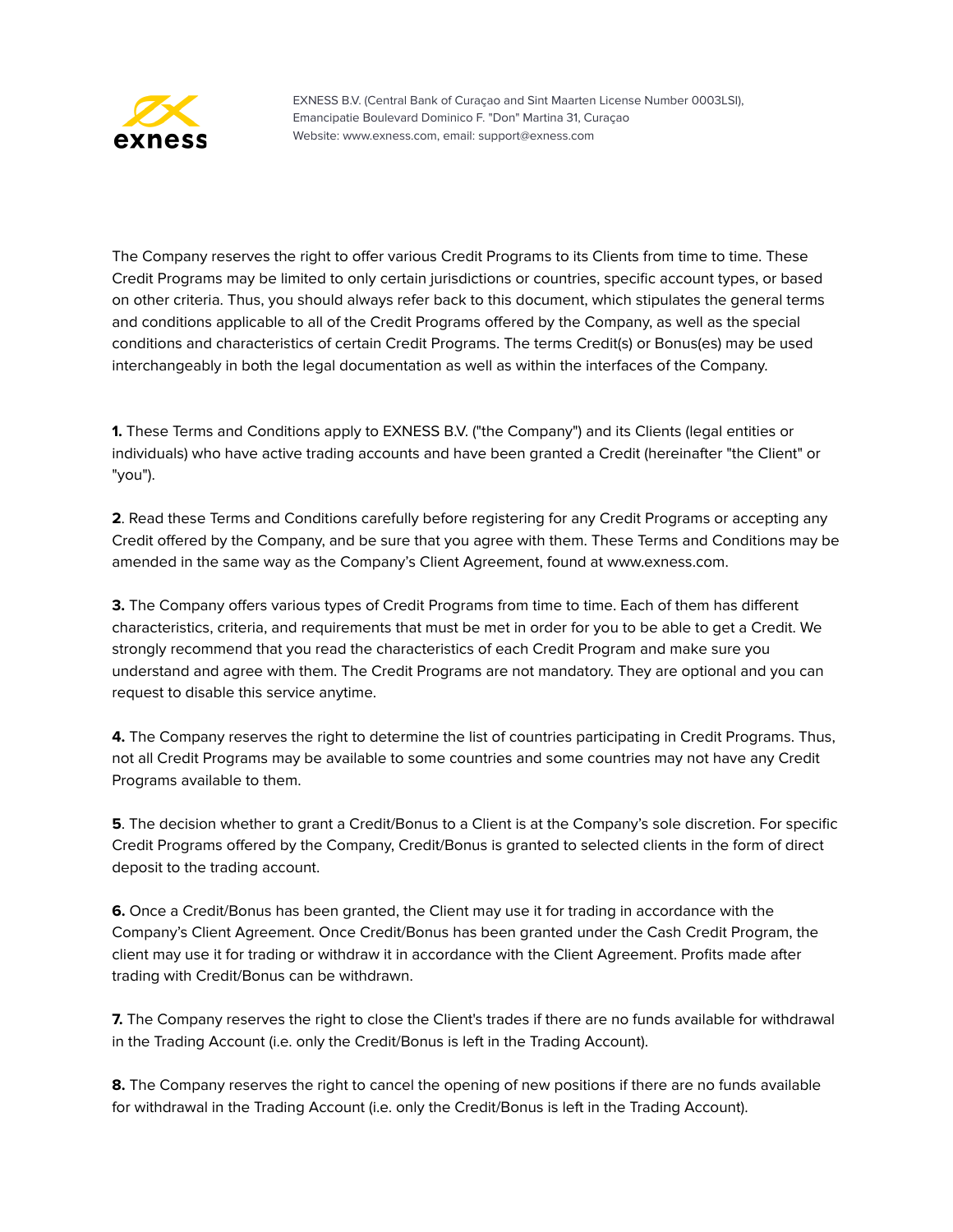

**9.** The Credit/Bonus may not be transferred to any other Trading Account except in specific cases determined by the Company and after notification of the Client. Without prejudice to the preceding, the Company may, when the client is participating in the Cash Credit Program, permit the client to transfer Credit/Bonus between his/her trading accounts within his Personal Area.

**10.** If you have several Trading Accounts with the Company, each Trading Account shall be treated separately. Thus, you may receive a Credit/Bonus in each of them if the conditions for receiving the Credit/Bonus are satisfied for each Account. The relevant Credit/Bonus will be credited to the specific Trading Account participating in a specific Credit Program.

**11.** The Credit/Bonus is credited in the Base Currency of the Trading Account.

**12.** The Client cannot fully withdraw all his funds from the Trading Account and trade only with the Credit/Bonus, unless the Client participates in the Cash Credit and/or Promotional Credit Program(s). Save in the case where the Client participates in the Cash Credit and/or Promotional Credit Program(s), if the Client withdraws all his funds from the Trading Account, the Credit/Bonus will be deducted from the Trading Account.

## **Withdrawal of the Credit/Bonus and Cancellation of Credit Programs**

**13.** Credit/Bonus funds can be deducted from the Trading Account at any time without prior notification of the Client, at the Company's sole discretion.

**14.** The Company reserves the right at its sole discretion to cancel Credit Programs and deduct Credits that have been granted, without cause or prior notification of the Client.

**15.** The Company reserves the right to cancel Credit Programs and/or deduct Credit/Bonuses that have been granted and/or close the Client's Account, if the Company believes that the Client abused any of the Company's offers, breached the Client Agreement, or is in Default as per the Client Agreement.

**16.** Without prejudice to paragraph 14 above, limits may be imposed on the period in which Credit/Bonuses that have been granted must be used to avoid expiration.

# **Calculation of a Credit/Bonus offered as a percentage of the Net Deposit**

**17.** Under some Credit Programs offered by the Company, the Credit/Bonus is calculated as a percentage of the Net Deposit.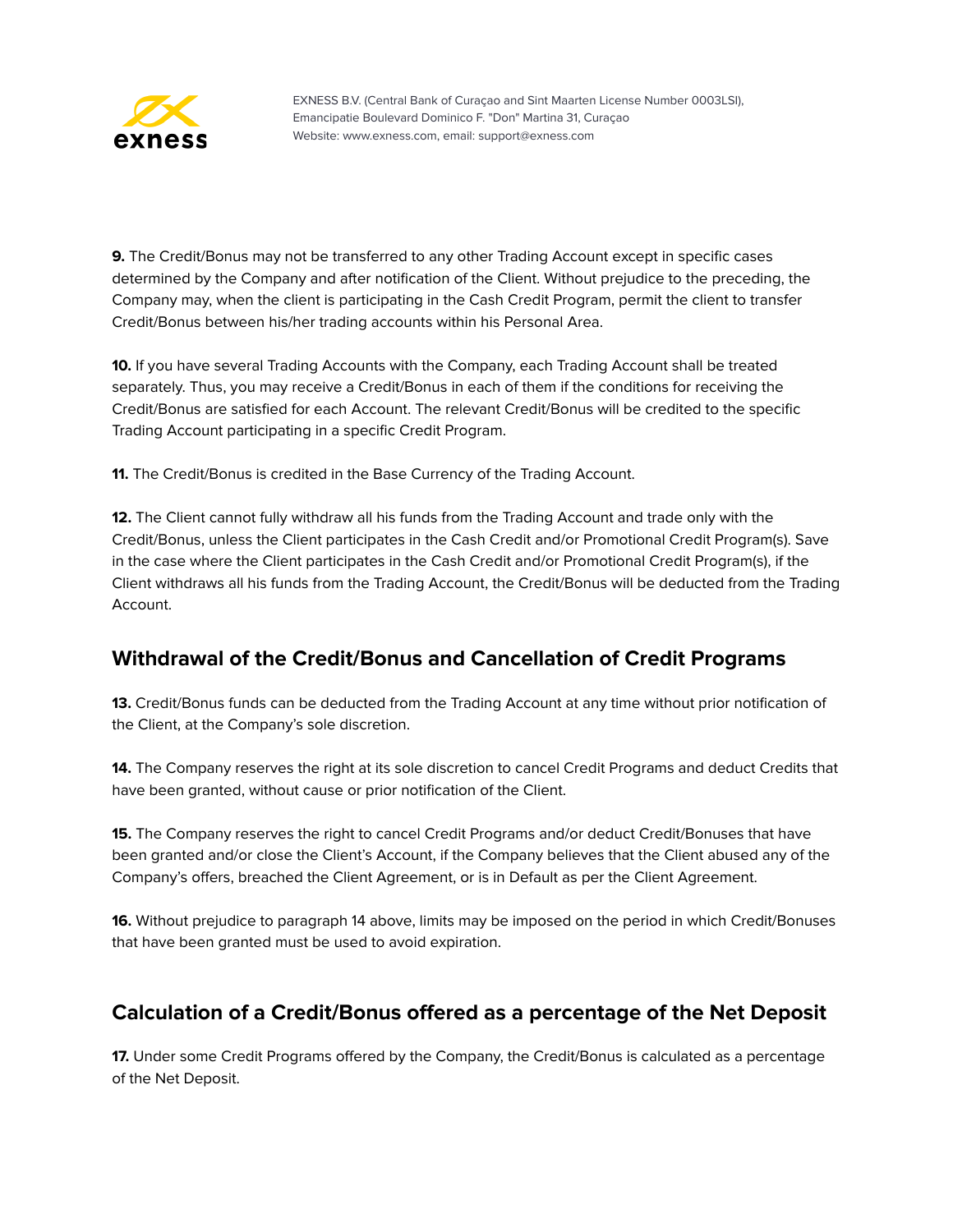

**18.** The Net Deposit is the difference between the amount of funds deposited in the Trading Account and the amount of funds withdrawn from the Trading Account. A Credit/Bonus that depends on the size of the Net Deposit is calculated using the following formula:

("Funds deposited" – "Funds withdrawn") х "percentage of Credit/Bonus i.e. %"

# **Calculation of Credit/Bonus offered based on Trading Volume**

19. Under some Credit Programs offered by the Company, the Credit/Bonus is calculated based on the Trading Volume of the Trading Account per full completed lots.

20. A Credit/Bonus that depends on trading volume is calculated using the following formula: "Credit/Bonus" = "lots" x "Credit/Bonus amount per lot for particular instrument"\*

21. The Credit/Bonus is recalculated for crediting every 4 hours.

22. Let's say we have a Credit program with the following conditions:

**Credit/Bonus size for Group 1** (AUDCAD, EURUSD, USDCHF, USDJPY, GBPUSD, USDCAD, AUDCHF, EURCHF, CHFJPY, EURCAD, XAUUSD, XAUGBP, XAUEUR): 2 USD **Credit/Bonus size for Group 2** (AUDUSD, GBPAUD, EURGBP, AUDJPY, EURAUD, USDRUB, AUDNZD, EURNZD, CADJPY, CADCHF): 5 USD **Credit/Bonus size for Group 3** (EURJPY, GBPJPY, GBPCHF, AUDGBP): 8 USD **Credit/Bonus size for Group 4** (XAGUSD, XAGAUD, XAGEUR, XAGGBP): 16 USD **Volume for Credit/Bonus crediting:** 1 lot

#### **Example 1**

A Client closes an order of 2.1 lots EURUSD

He receives a Credit/Bonus of 2 x 2 USD = 4 USD

For 0.1 lot we don't credit a Credit/Bonus, because only round lots are counted for calculation; volumes under 1 lot must be accumulated until they reach a complete lot before the Credit/Bonus can be credited.

After this, the Client closes 0.9 lot USDJPY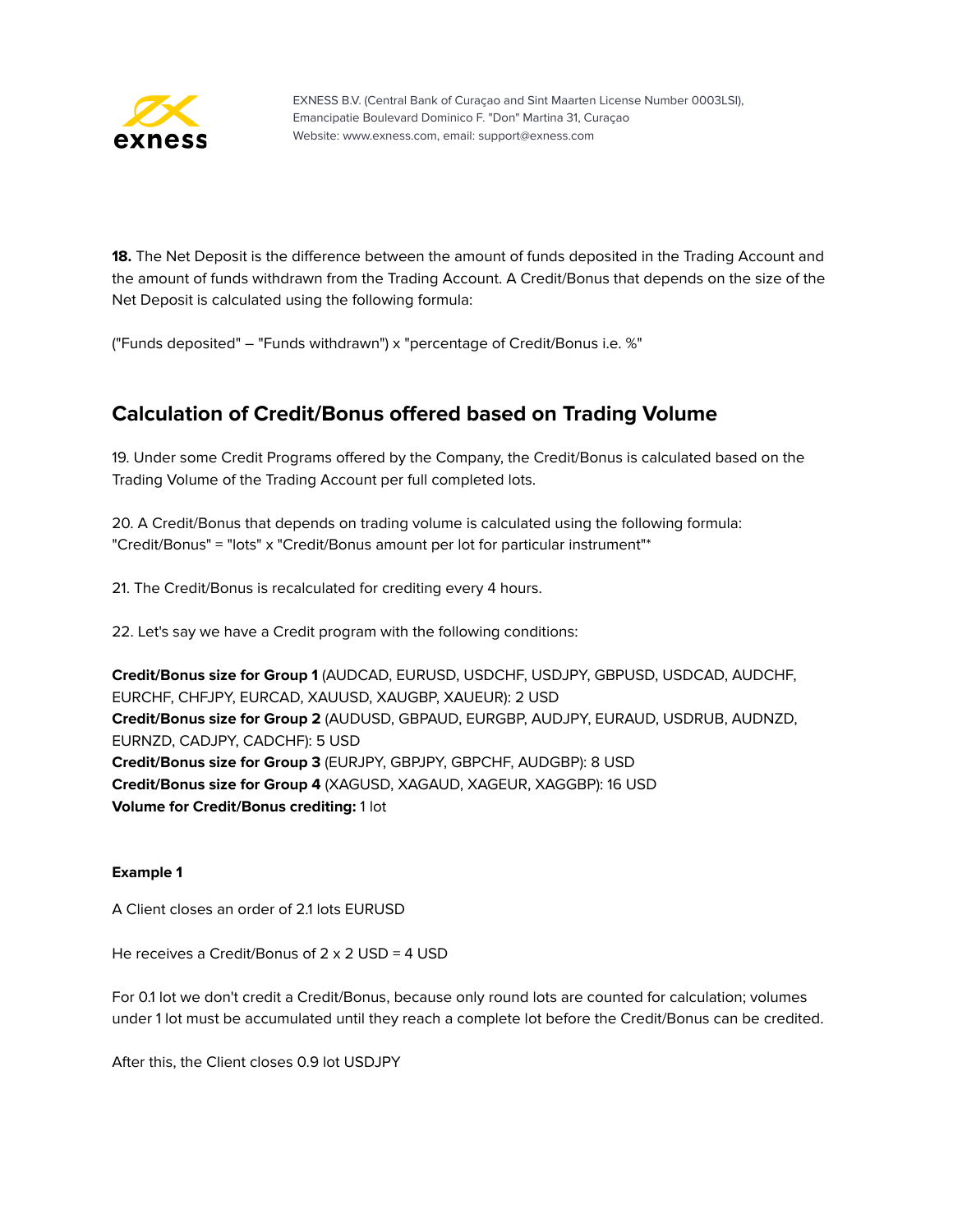

USDJPY is from the same group as EURUSD, where we had 0.1 lot left with no Credit/Bonus crediting, therefore:

 $0.1 + 0.9 = 1$  lot x 2 USD = 2 USD

#### **Example 2**

A Client closes an order of 5 lots USDCAD and 1 lot EURJPY

Credit/Bonus is  $5 \times 2$  USD +  $1 \times 8$  USD = 18 USD

## **Calculation of Cash Credit and Promotional Credit**

**23.** Under some Credits Programs offered by the Company, the amount of Credit/Bonus that may be credited to the Client's trading account is determined at the Company's sole discretion. In such Credit Programs, if the Credit/Bonus is not used (no trades performed using the credit) before the expiration date, it will be annulled and debited from the Trading Account upon its expiration. On the contrary, and without prejudice to paragraphs 14 and 16 above, if Credit/Bonus is used (at least one trade is performed using the Credit) before the expiration date, it will remain on the Trading Account for an indefinite period of time until it is fully replenished.

## **Credit Compensation**

**24.** Under some Credit Programs offered by the Company, the amount of Credit/Bonus that can be credited to the Trading Account may be limited by the Credit Compensation. The Credit Compensation is the amount of Credit/Bonus lost as a result of losing trades. A Trading Account cannot have a Credit/Bonus if the Credit Compensation is greater than the amount of Credit/Bonus calculated in accordance with the Net Deposit.

#### **Example 1**

Client activates the Credit/Bonus of 10% for his Trading Account. The Client's Net Deposit is equal to 1,000 USD and the amount of Credit/Bonus credited is equal to 100 USD. He makes a series of losing trades, losing 1,100 USD. The amount of Credit Compensation becomes 100 USD.

After that, he deposits 500 USD. The Credit/Bonus will be calculated as follows: ((1,500 - 0) / 100) x 10 = 150 USD. Considering the Credit Compensation amount, the size of Credit/Bonus would be: 150 - 100 = 50 USD. Thus, the Credit/Bonus of 50 USD will be automatically credited to the Trading Account.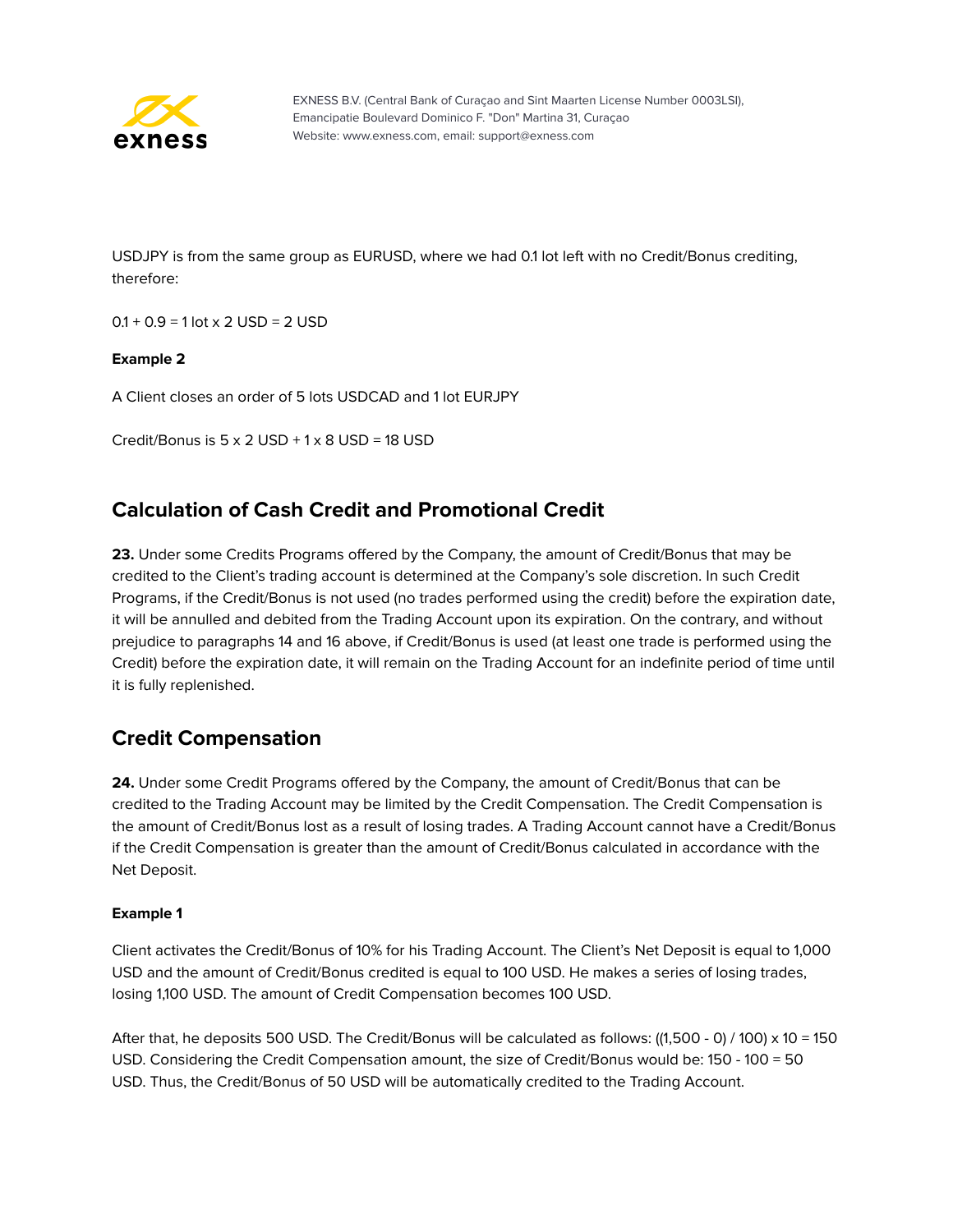

#### **Example 2**

The Client subsequently makes a series of profitable trades, gaining 200 USD. His Balance is 700 USD plus the Credit/Bonus of 50 USD as in Example 1. He withdraws a total of 600 USD (subject to any limitations associated with the type of Trading Account and/or the Client Agreement, and less any fees).

In this case, Credit/Bonus will be recalculated in accordance with the changed Net Deposit value: ((1,500 - 600) / 100) x 10 = 90 USD. Considering the Credit Compensation amount, the size of Credit/Bonus would be: 90-100 = -10 USD. Thus, the Trading Account will not be credited with any Credit/Bonus, since the Credit Compensation is greater than the amount of Credit/Bonus calculated in accordance to the Net Deposit.

**25.** For these types of Credits/Bonuses, the size of the Credit/Bonus is dynamically recalculated based on the difference between the amount of funds deposited and the amount of funds withdrawn. In other words, as the Net Deposit changes the Credit/Bonus is also adjusted either up or down.

**26.** The recalculated Credit/Bonus is reflected in the Trading Account no later than 4 hours after the last transaction or deposit/withdrawal. However, the Credit/Bonus amount may not be updated until the next day if the last transaction was performed at the end of the day.

**27.** Examples of determining the size of a Credit/Bonus of 10% of Net Deposit:

#### **Example 1**

The Client deposits 1,000 USD to his Trading Account (and total withdrawals amount to 0 USD). The Credit/Bonus will be calculated as follows: ((1,000 - 0) / 100) х 10 = 100 USD.

Therefore, the Company will automatically credit the Credit/Bonus of 100 US dollars to the Trading Account as soon as the deposit is made.

#### **Example 2**

The Client deposits 1,000 USD to his Trading Account and receives a Credit/Bonus of 100 USD as in Example 1.

He subsequently withdraws a total of 700 USD from the Trading Account in accordance with the Client Agreement.

The size of the Credit/Bonus would be: ((1,000 - 700) / 100) x 10 = 30 USD.

The Company recalculates the Credit/Bonus, which will be reduced to 30 USD (100 USD - 30 USD = 70 USD). Thus, 70 USD will be deducted from the Credit/Bonus.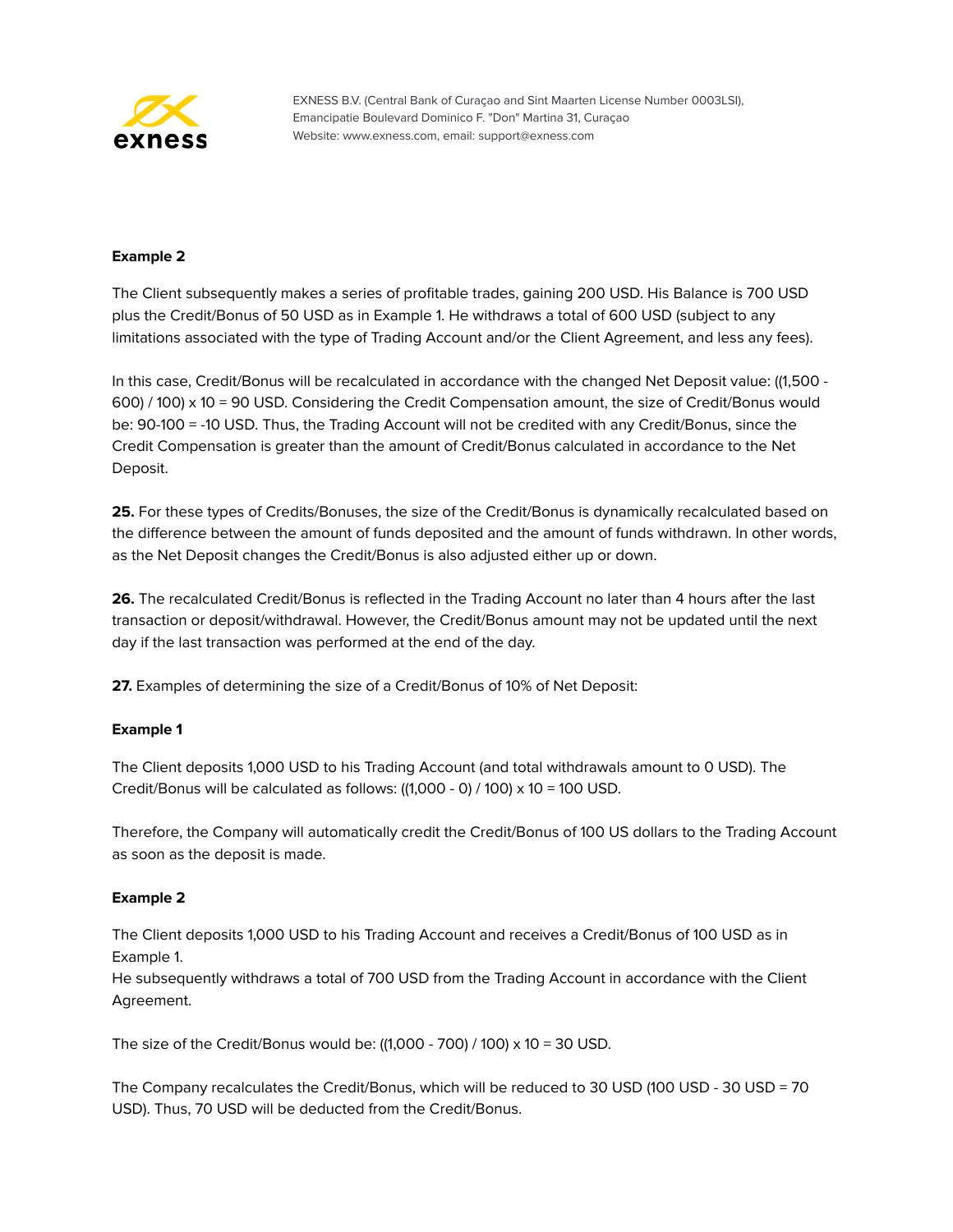

#### **Example 3**

The Client deposits 1,000 USD to his Trading Account and receives a Credit/Bonus of 100 USD as in Example 1.

He subsequently makes a series of profitable trades, gaining 1,000 USD. His balance is 2,000 USD plus the Credit/Bonus of 100 USD. He withdraws a total of 1,200 USD (subject to any limitations associated with the type of his Trading Account and/or the Client Agreement and less any fees).

In this case the Credit/Bonus will be deducted, because the amount of the funds withdrawn is greater than the amount of the funds deposited: ((1,000 - 1,200) / 100) х 10 = - 20.

Thus, a Trading Account cannot have a Credit/Bonus while the amount of funds withdrawn is greater than the funds deposited.

The Credit/Bonus can only be used for trading and cannot be withdrawn unless this is specifically provided for by the conditions of certain Credit Programs.

#### **Example 4**

The Client deposits 1,000 USD to his Trading Account and receives a Credit/Bonus of 100 USD as in Example 1.

He subsequently makes a series of profitable trades, gaining a total of 100 USD in profit. His Balance is 1,100 USD plus a Credit/Bonus of 100 USD. He cannot withdraw the entire amount of 1,200 USD. The Client can withdraw only up to his Balance of 1,100 USD (subject to any limitations associated with his type of Trading Account and/or the Client Agreement and less any fees). In this case the Credit of 100 USD will be deducted as it described in Example 3.

Please note that the Client cannot fully withdraw all the funds from his Trading Account and trade only with the Credit/Bonus. If the Client withdraws all of the funds from his Trading Account, the Credit/Bonus will be deducted. The Credit/Bonus can only be used for trading purposes and cannot be withdrawn unless this is specifically provided for by the conditions of certain Credit Programs.

#### **Example 5**

The Client deposits 1,000 USD to his Trading Account and receives a Credit/Bonus of 100 USD as in Example 1.

He subsequently makes a series of trades with losses totaling 500 USD. His Balance is 500 USD with a Credit/Bonus of 100 USD. The Client may withdraw his Balance of 500 USD (subject to any limitations associated with his type of Trading Account and/or the Client Agreement and less any fees). The Credit/Bonus of 100 USD cannot be withdrawn and shall be deducted.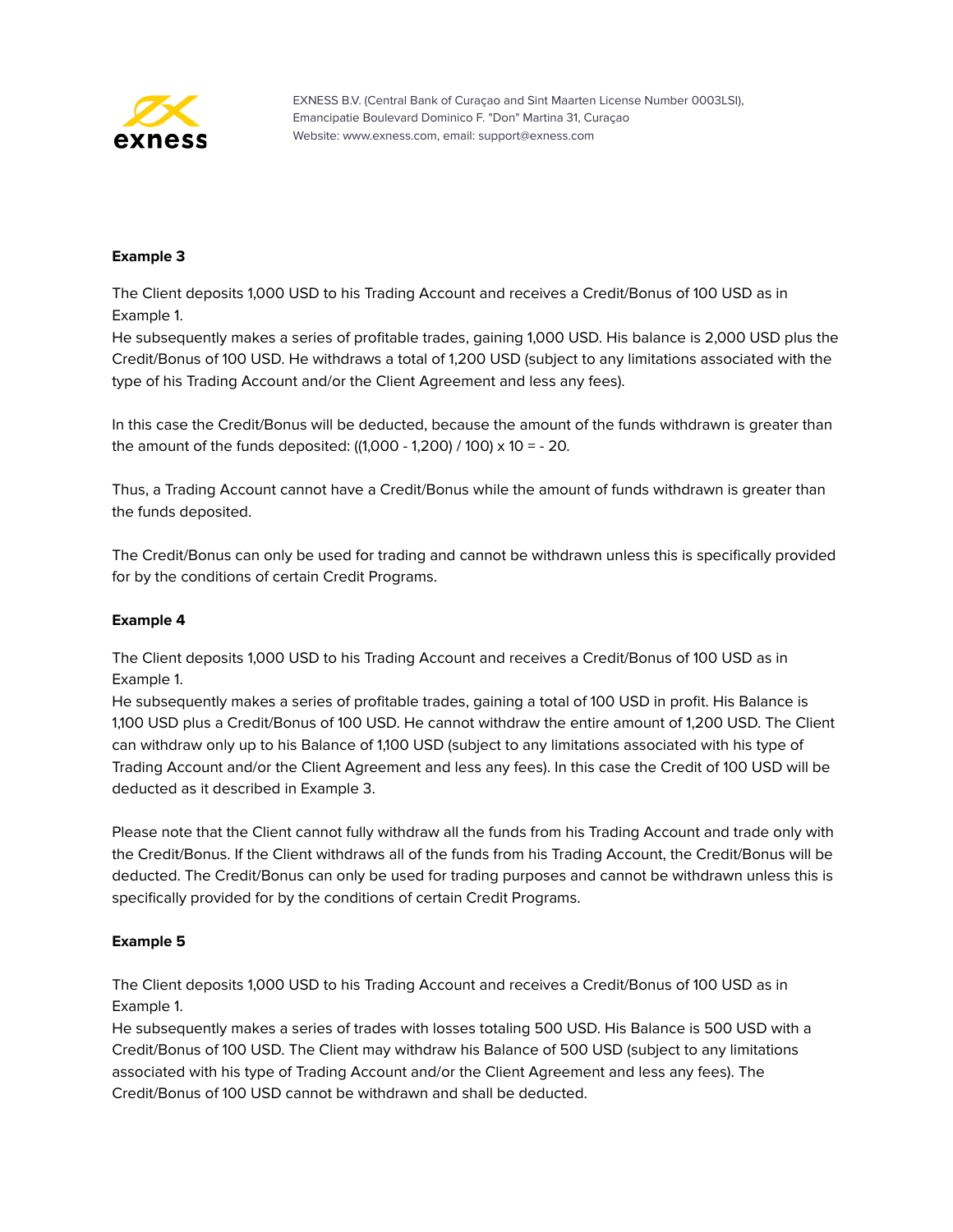

Please note that the Client cannot fully withdraw all of the funds from his Trading Account and trade only with the Credit/Bonus. If the Client withdraws all of the funds from his Trading Account, the Credit/Bonus will be deducted. The Credit/Bonus can only be used for trading purposes and cannot be withdrawn unless this is specifically provided for by the conditions of certain Credit Programs.

# **Calculation of a Credit/Bonus offered in the form of a specific number of grams of gold, depending on the Net Deposit**

**28.** Under some Credit Programs offered by the Company, the Credit/Bonus is calculated in the form of a specific number of grams of gold, depending on the Net Deposit.

**29.** Net Deposit is the difference between the amount of funds deposited in the Trading Account and the amount of funds withdrawn from the Trading Account.

**30.** The amount of Credit/Bonus in grams of gold is calculated using the following formula: (("sum of funds deposited" - "sum of funds withdrawn") / 1,000) х "number of grams of gold".

**31.** For these types of Credit/Bonuses, the size of the Credit/Bonus is dynamically recalculated based on the difference between the amount of funds deposited and the amount of funds withdrawn. In other words, as the Net Deposit changes the Credit/Bonus is also adjusted either up or down.

**32.** The Credit/Bonus is reflected in the Trading Account no later than 4 hours after the last transaction or deposit/withdrawal. However, the Credit/Bonus amount may not be updated until the next day if the last transaction was performed at the end of the day.

**33.** Examples of determining the size of the Credit/Bonus for a Credit/Bonus of 5 grams of gold, which is equivalent to 233.12 USD (the cost of 1 gram of gold is calculated using the following formula: current spot price – XAUUSD exchange rate / 31.1. Here we use XAUUSD = 1,450.000 to calculate the exchange rate. Accordingly, the price of 1 gram of gold is 46.62 USD:

#### **Example 1**

The Client deposits 1,000 USD to his Trading Account (and total withdrawals amount to 0 USD). Then Credit/Bonus is calculated as follows:

 $((1,000 - 0)/1,000) \times 5 = 5$  grams of gold = 233.12 USD.

Therefore, the Company will add an additional 233.12 USD to the Trading Account.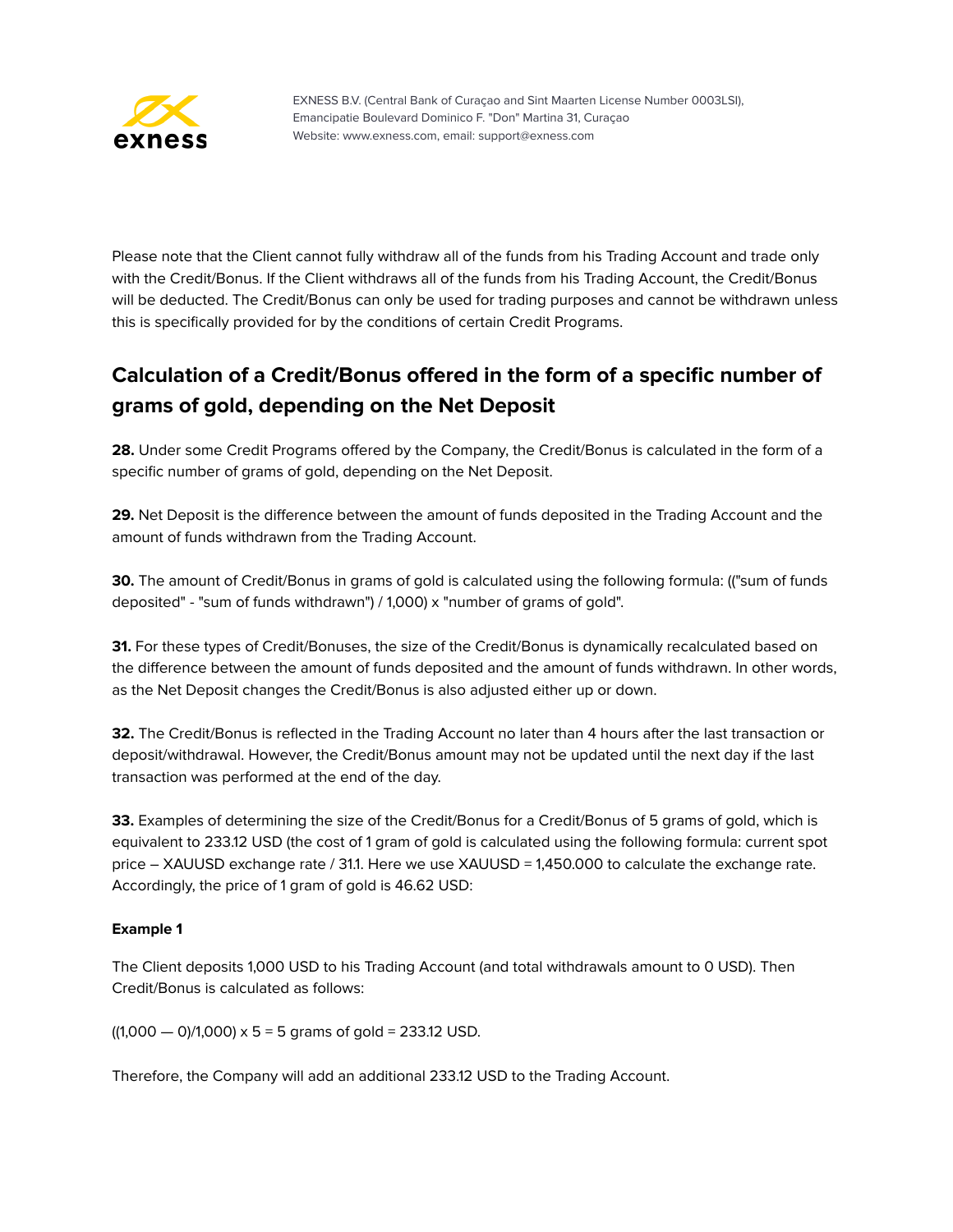

#### **Example 2**

The Client deposits 1,000 USD to his Trading Account and then withdraws a total of 700 USD. The size of the Credit/Bonus is calculated as follows:

 $((1,000 - 700)/1,000) \times 5 = 0.3 \times 5 = 1.5$  grams of gold = 69.93 USD.

The actual amount of the Credit/Bonus for the Trading Account would be reduced to 69.93 USD and thus 163.19 USD will be deducted from the Credit/Bonus (233.12 USD - 69.93 USD = 163.19 USD).

#### **Example 3**

The Client deposits 1,000 USD to his Trading Account, makes a series of profitable trades, and then withdraws a total of 1,200 USD. In this case the Credit/Bonus is deducted, because the amount of funds withdrawn is higher than the amount of funds deposited:  $((1,000 - 1,200)/1000) \times 5 = -1$ .

The Trading Account cannot have a Credit/Bonus while the amount of funds withdrawn is greater than the amount of funds deposited. Please note that the Credit/Bonus cannot be withdrawn from the Client's Account. It may only be used for trading unless this is specifically provided for by the conditions of certain Credit Programs.

## **Withdrawal of Credit/Bonus**

**34.** The total amount of Credit/Bonus that can be withdrawn (if doing so is allowed) shall be in accordance with the conditions of a particular Credit Program.

**35.** Under some Credit Programs, the Credit/Bonus can never be withdrawn but may only be used for trading.

## **Severability**

**36.** If any part of these Terms and Conditions should be held by any Court of competent jurisdiction and regarded as unenforceable or illegal or in contravention to any rule, regulation or Law of any Market or Regulator, that part shall be deemed to have been excluded from these Terms and Conditions from the beginning, and these Terms and Conditions shall be interpreted and enforced as though the provision had never been included. The legality and enforceability of the remaining provisions of these Terms and Conditions or the legality, validity and enforceability of this provision relative to the law and/or regulations of any other jurisdiction, shall not be affected.